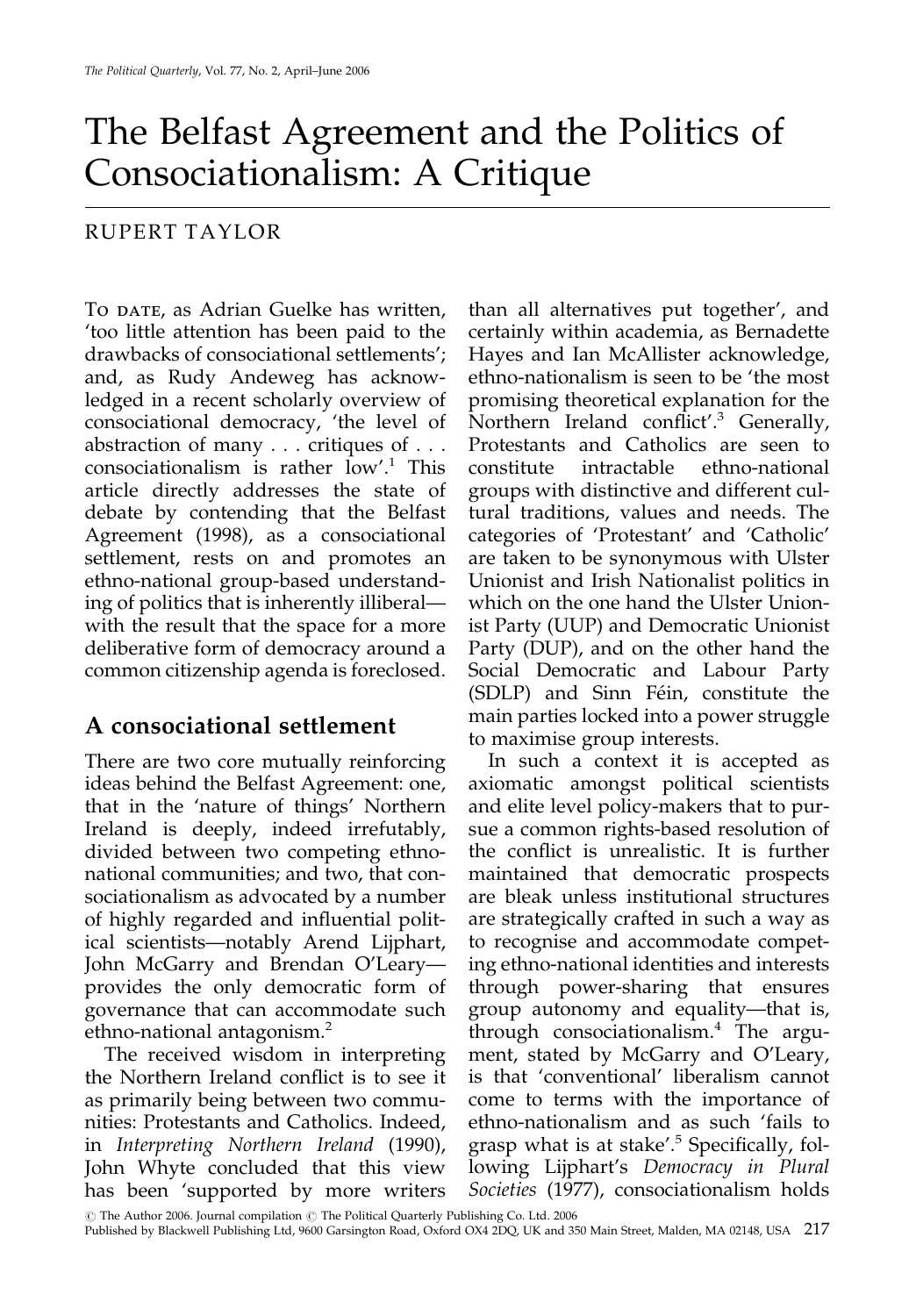that 'deeply divided' societies can become democratic through pragmatically driven elite-level bargaining for a form of executive power-sharing in which the autonomy of contending groups is constitutionally guaranteed and protected through mutual veto rights, and where there is strong respect for principles of proportionality in elections, civil service appointments and government subsidies.

In line with this, the Belfast Agreement accepts and legitimates the two ethnocommunities—unionist national and nationalist—reading of the conflict and seeks to promote a form of politics that treats them as fixed, autonomous and equally valid. Notably, in terms of the workings of the Northern Ireland Assembly, the party politicians (elected via proportional representation) must identify and function as 'nationalist, unionist or other', and it is accepted that mutual veto power be held on matters of key concern.<sup>6</sup> Key decisions-such as the election of the First Minister and Deputy First Minister, standing orders and budget allocations—require crosscommunity support either by parallel consent or by a weighted majority.<sup>7</sup> Moreover, ministerial positions are 'allocated to parties on the basis of the d'Hondt system by reference to the number of seats each party has in the Assembly'.<sup>8</sup> In addition, so as to advance respect and equality for communal difference, the Agreement provided for a new Equality Commission and a Bill of Rights for Northern Ireland.<sup>9</sup>

There can, then, be little doubt that the Belfast Agreement is a consociational settlement, that it can 'safely be identified as consociational'.<sup>10</sup> There is also little doubt that the Agreement is widely accepted and endorsed by elite decision-makers and establishment politicians in Britain, Ireland, and around the globe. The question, however, is: Has it led to democratic advance?

# 'A liberal consociation?'

Lijphart maintains that: 'There is nothing in consociational democracy that people who are both consociationalists and democrats have to be apologetic about'.<sup>11</sup> And with respect to the Belfast Agreement, McGarry and O'Leary have proclaimed that the 'consociational arrangements are liberal and consistent with democracy', that it is a 'liberal consociation'.<sup>12</sup> But this is not self-evidently true. For, the Belfast Agreement has not appeared to mark the birth of a new era of democratic politics in Northern Ireland sustainable peace is not in sight. $^{13}$ 

The Assembly that came into effect on 3 December 1999 lasted a mere 72 days before being suspended by the British government on 11 February 2000—at an estimated cost of £33.4 million—'that is almost £500,000 per day'.<sup>14</sup> In fact, over the last six years the Assembly has been suspended four times and at presentwhile it remains suspended—is costing around £9 million per annum.<sup>15</sup> The real cause for concern, however, is not so much that the Agreement has proved hard to implement, but rather that there are processes integral to consociational politics that are inimical to liberal democracy.

There are a number of ways in which the Agreement can be shown to have worked to encourage and reward those who pursue strategic ethno-national group calculations and interests—and to have thereby reinforced and politicised ethno-national group divisions—in ways that run counter to promoting liberal politics. This can be most clearly shown with respect to the key aggregation mechanisms within the ambit of the Agreement, namely: group designation in the Assembly; Executive formation; and the electoral system.

The requirement that the 108 elected members of the Assembly must accept communal registration as 'nationalist, unionist or other'-that then underpins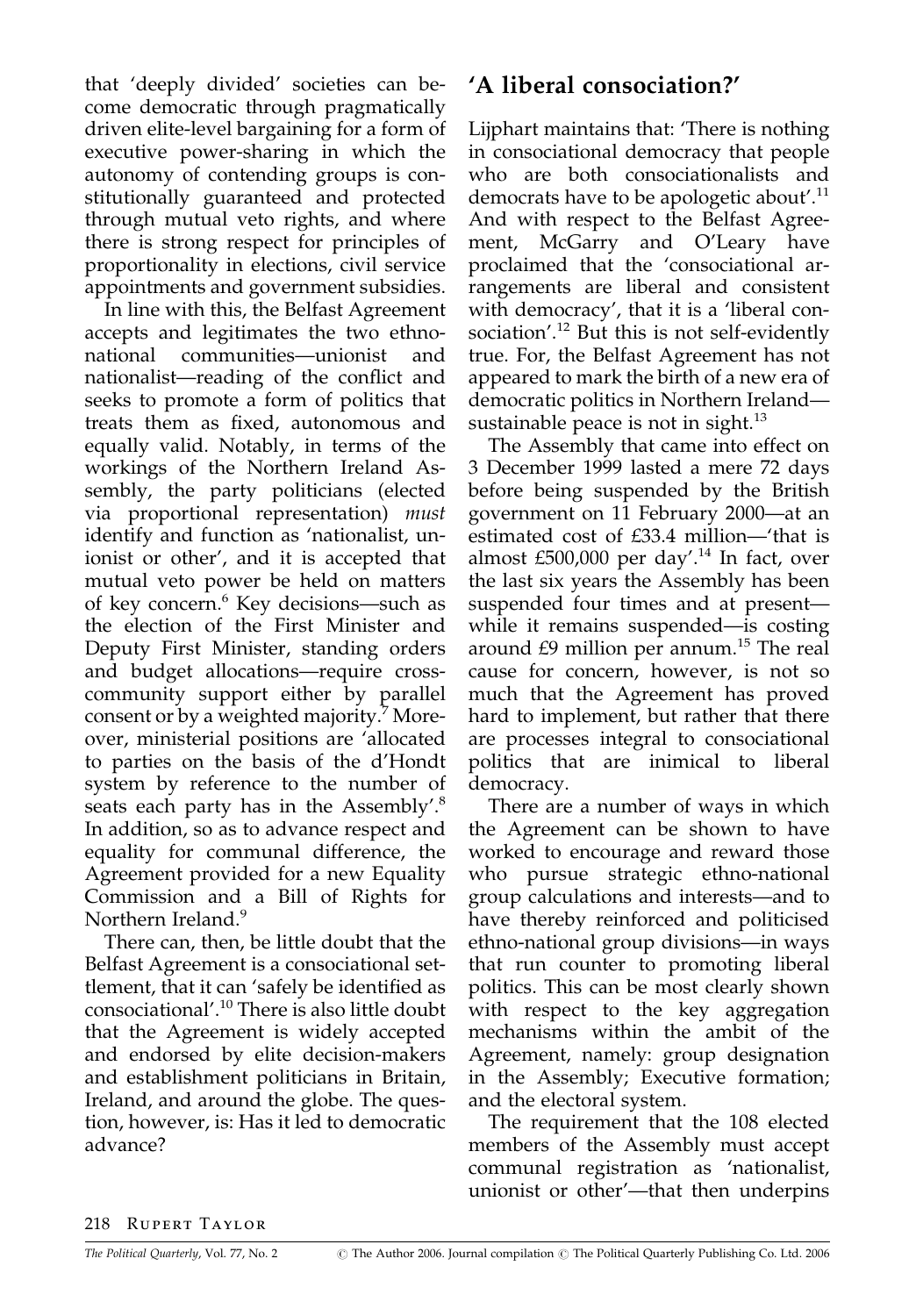group veto powers—locks individual politicians into group thinking and unequal rights. For, when it comes to decisions requiring cross-community support, the designation of 'others' does not carry meaningful weight. As Ian O'Flynn observes, 'By effectively discounting the votes of the "others" on certain important issues, the agreement privileges national over individual identities'.<sup>16</sup> The unfair nature of all this was shown when the election of the First and Deputy First Ministers in late 2001 saw the temporary redesignation of three Alliance party members of the Assembly from 'other' to 'unionist'—so as to shore up the institution. This went against the beliefs of most Alliance party members who favour a non-sectarian approach, and it also dictated that these Assembly members 'lie' about their self-identity.<sup>17</sup>

With respect to Executive formation, the form of power sharing encapsulated in the Agreement is one of an 'involuntary' coalition that has been 'less than successful in achieving a collective character akin to any recognizable government or executive body elsewhere'.<sup>18</sup> The Executive functions by sharing out power without collective cabinet responsibility: the ten ministerial portfolios are allocated to political parties in proportion to their representation in the Assembly following the d'Hondt electoral formula, such that the cabinet so formed is insulated from any effective opposition or censure. In a situation in which party elites assign their own spheres of ministerial control, the Executive assumes the form of 'a series of political silos loosely connected by weekly meetings', where questions of ministerial accountability become especially contentious.<sup>19</sup> For example, unionist politician Robert McCartney has openly accused Sinn Féin ministers of accepting 'responsibility to no one but their own party'.<sup>20</sup> It transpires, then, that Executive level politics is not so much about sharing power, but is more a contest for ministerial power

and influence 'in order to assert the rights of [the] respective communities'.<sup>21</sup>

This state of affairs is compounded by the mandated electoral system—PR-STV (Proportional Representation with Single) Transferable Vote) in six member constituencies—to elect members of the Assembly. Contrary to optimistic expectations of scholars such as Benjamin Reilly, PR-STV has not, over time, had an effective moderating influence.<sup>22</sup> The choice of this electoral system has not worked to significantly encourage tactical voting across communal lines. In the 1998 Assembly election, survey evidence suggests that only about 9 per cent of lower preference votes were transferred across the community divide.<sup>23</sup> And the results of the 26 November 2003 Assembly election revealed that the single transferable vote has actually served, through strategic voting, to strengthen communal bloc voting.<sup>24</sup> Indeed, leading psephologist Sydney Elliott noted 'it was all too evident that the political parties were familiar with vote management tricks to combat the voting power of the elector under the single transferable vote'.<sup>25</sup>

In fact, the results of the 2003 election marked a dramatic shift to more polarised communal politics-witnessing the strengthening of the more hard line parties at the expense of the moderate centre. The DUP, which is opposed to the Agreement, received the largest percentage of first-preference votes (displacing the pro-Agreement UUP as the largest unionist party in the Assembly), followed by Sinn Féin (displacing the SDLP as the largest nationalist party in the Assembly). Support for the Alliance party dropped dramatically to under 4 per cent, its lowest level in thirty years, and the Northern Ireland Women's Coalition lost their two Assembly seats. Clear evidence of increasing ethno-nationalist solidarity is that 'the DUP and UUP accounted for 95% of unionist first preference votes, a significant advance over their combined total of 78% in 1998'.<sup>26</sup> Within the unionist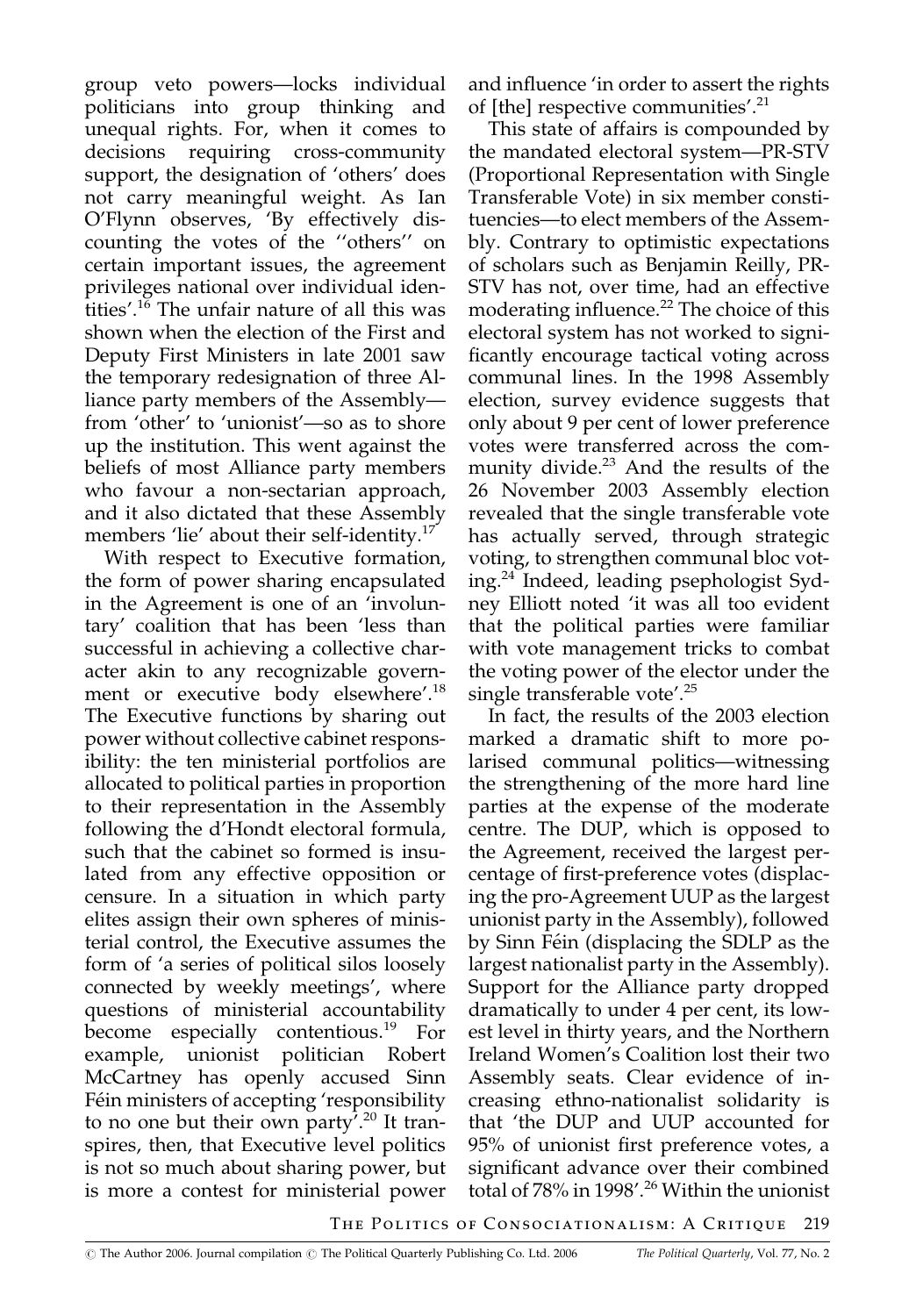bloc the anti-Agreement members of the Assembly now outnumber pro-Agreement members by over one-third; and following the 5 May 2005 Westminster election, the party leader of the Ulster Unionists-Nobel Peace Prize laureate David Trimble—lost his Upper Bann seat and subsequently resigned from his leadership role. It seems an easy point to score against consociationalists: the rise in electoral support for the 'hardliners' does little to raise the prospects of reinstituting Executive level power-sharing.

In these ways—group designation, Executive formation and the electoral system—the Agreement, as a consociational settlement, privileges 'natural' pre-given ethno-national group categories and promotes the pursuit of a groupdifferentiated politics that is reduced to the 'positional logic' of winning and losing, of promoting and maximising communal advantage. $27$  In this regard, though, if it is accepted that 'all democracies' must 'privilege freedom of political choice over the "natural" categories of social life', $28$  then consociationalism is fundamentally and systematically mistaken in believing it can advance liberal democracy. Consociationalism and liberal democracy pull in different directions.

Consociationalists themselves contest illiberal.<sup>29</sup> consociationalism is that O'Leary holds that the Agreement is 'a liberal consociational agreement because it did not mandate that individuals must have group identities-citizens are free to exit from, and to adopt other, recognised group identities, but are also free to insist that they belong to none (to "others")'.<sup>30</sup> This, however, is misleadingly put: individuals do not have the autonomy of exiting from group designation *per se*— 'others' is a group designation. In this respect the Agreement does stand in direct violation of the individual right to freedom of association.

O'Leary further claims that 'a liberal consociation, is an association of communities based on recognition of the mutual equality of groups and individuals'. $31$ This, though, is to beg the question as to what has to be granted to groups that cannot be given to individuals.<sup>32</sup> Can separate ethno-national group rights be intellectually justified against universalistic rights? If so, how? In this regard, pursuance of the equality agenda and a Bill of Rights for Northern Ireland—as conceived by the Agreement—has to answer why groups should be given rights over and above those of the individual, and how this could be done equally.

The equality agenda is unambiguously couched in the language of 'two communities'; as Katy Hayward and Claire Mitchell state, 'the clauses of the Agreement connected to equality are clearly intended to adjust the relationship between Catholics and Protestants, nationalists and unionists'.<sup>33</sup> In terms of the Agreement, anti-discrimination legislation and public policies that advance 'mutual respect' (such as governing the use of symbols and emblems) as well as 'parity of esteem' for cultural difference (such as support for the Irish language) ties equality to group membership. The problem with all this is not only that here, as elsewhere, gains and losses assume zero-sum form amongst unionists and nationalists, but that the idea that the 'two communities' can be treated equally flies in the face of prior acceptance of the conflict as being intractable—for equal recognition requires one to adopt a universal standard of value against which groups can be equally judged. $34$  In any case, it is not even established as to why ethno-national groups should be treated equally-after all, and the history of Northern Ireland bears this out, some might be oppressive.

The issue of a Bill of Rights for Northern Ireland confronts the same set of problems. In a paper published in The Political Quarterly (2001) on 'The Protection of Human Rights under the Belfast Agreement', O'Leary asserts that any 'Bill of Rights should, so far as is possible,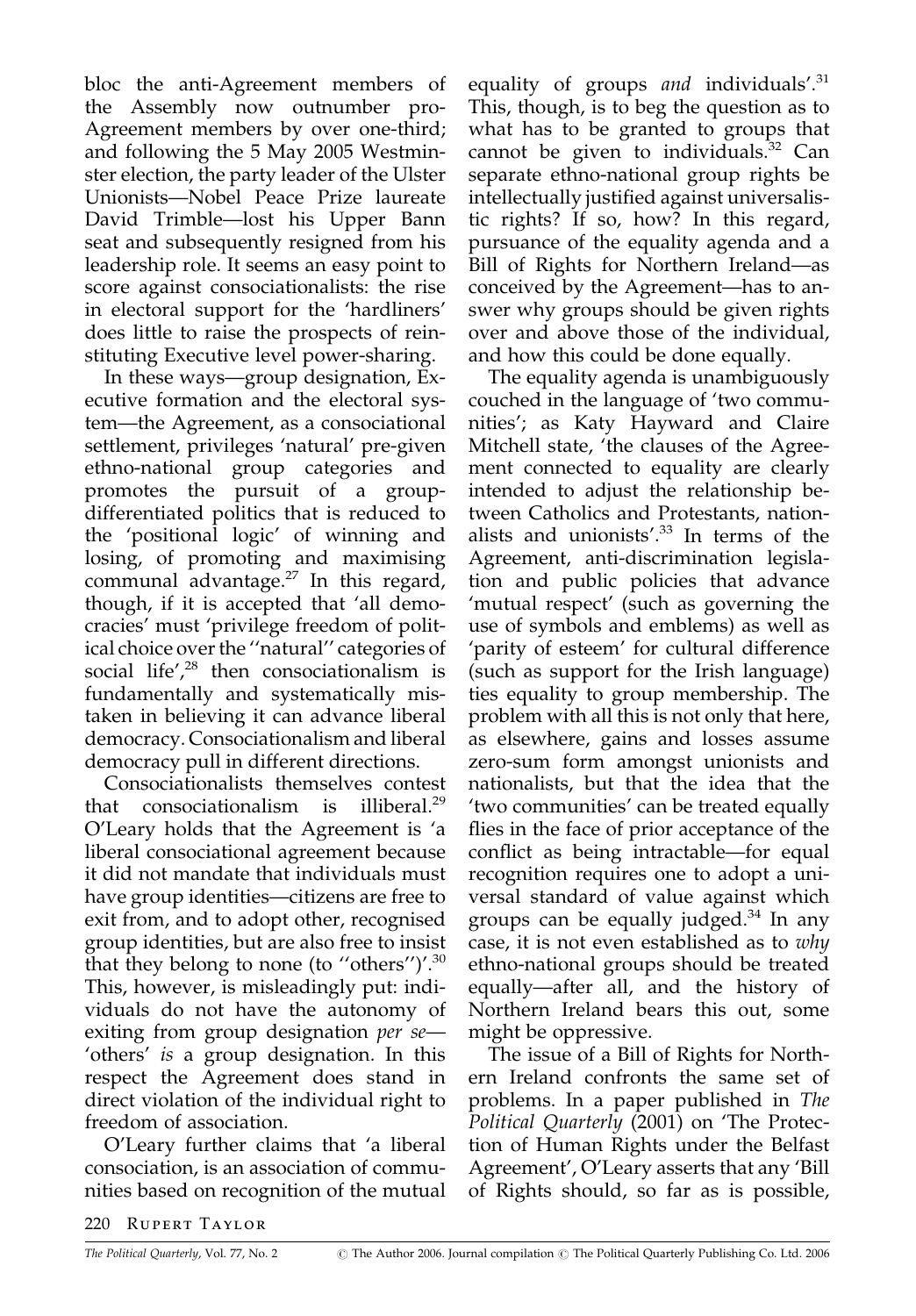guarantee the power-sharing logic of the Agreement'.<sup>35</sup> In particular, the Agreement stipulates that in drawing up a Bill of Rights the Northern Ireland Human Rights Commission has to 'reflect the principles of mutual respect for the identity and ethos of both communities and parity of esteem'.<sup>36</sup> Just how, though, can this be done?

If notions of 'separate but equal' could not be intellectually upheld through any appeal to reason or developed through any accepted principles of social organisation in the American South or in apartheid South Africa, why should it be any different for Northern Ireland? In fact, there is no clarity as to the way forward; for as Michael Meehan acknowledges, 'international rights instruments relating to minorities offer no concrete guidance on how to develop this . . . and formulate rights relative to the Irish context'.<sup>37</sup> When it comes down to it, McGarry and O'Leary's argument that 'Authentic collective equality requires that both groups' (national) identities be accepted as equally valid and legitimate<sup>138</sup> is one that is theoretically—and therefore practically—impossible to establish.

# Consociation and deliberation

The consociational position does, however, have recourse to a further line of defence. For, scholars such as John Dryzek and Jürg Steiner have argued that, in general, consociationalism is open to deliberative politics, whereby citizens are 'amenable to reflecting upon and changing their preferences and views'.<sup>39</sup> However, the nature of the Belfast Agreement suggests otherwise. As consociational settlements are driven by bargaining based on fixed ethnonational group interests, cost-benefit calculations trump deliberative politics time and again. This can most clearly be shown with respect to the crafting of the Agreement and the manner in which it faces the future.

In his book Liberal Virtues (1991), Stephen Macedo writes 'Public justification must . . . be *critical* in that objections have been sought out and reasonable alternatives confronted or anticipated'.<sup>40</sup> Does this hold for the Belfast Agreement? In essence, the Agreement was grounded in prior decisions of the British and Irish governments, supported by United States diplomacy, and brokered through ethnonational elite-level group-interested bargaining between party leaderships in which the ethno-national 'nature' of the conflict was taken as a given background condition. True, the Agreement was supported through the 22 May 1998 public referendum in which the 'Yes' campaign engaged people outside formal institutional politics.<sup>41</sup> The referendum was passed with a 71.1 per cent 'Yes' vote in Northern Ireland and a 94.4 per cent vote in the Irish Republic, but there was a clear sense in which the Agreement was 'sold' through spin-doctoring and obstructionism. As Paul Dixon has argued, 'little attempt' was 'made by Northern Irish politicians and the two governments to *persuade* rather than *manipulate'*.<sup>42</sup> And in this latter regard, Dixon points to the use of such tactics as creating 'constructive ambiguity' and 'necessary fictions'.

The point here is that the Agreement was bargained at elite level, tête-à-tête, not defended in wide-ranging deliberation in the civic public sphere—people were not motivated to think through the issues or discuss them with others. Hence, here again, the Agreement represents a form of politics that runs counter to virtuous practice whereby, following Cicero, one might expect elite interests to 'care for the whole body' politic.<sup>43</sup>

Nowhere, though, has deliberative politics been more foreclosed than with regard to the unresolved overarching constitutional question: Will Northern Ireland remain part of the United Kingdom or become part of a new Ireland? To a large extent the Agreement is seen by unionists as safeguarding the union and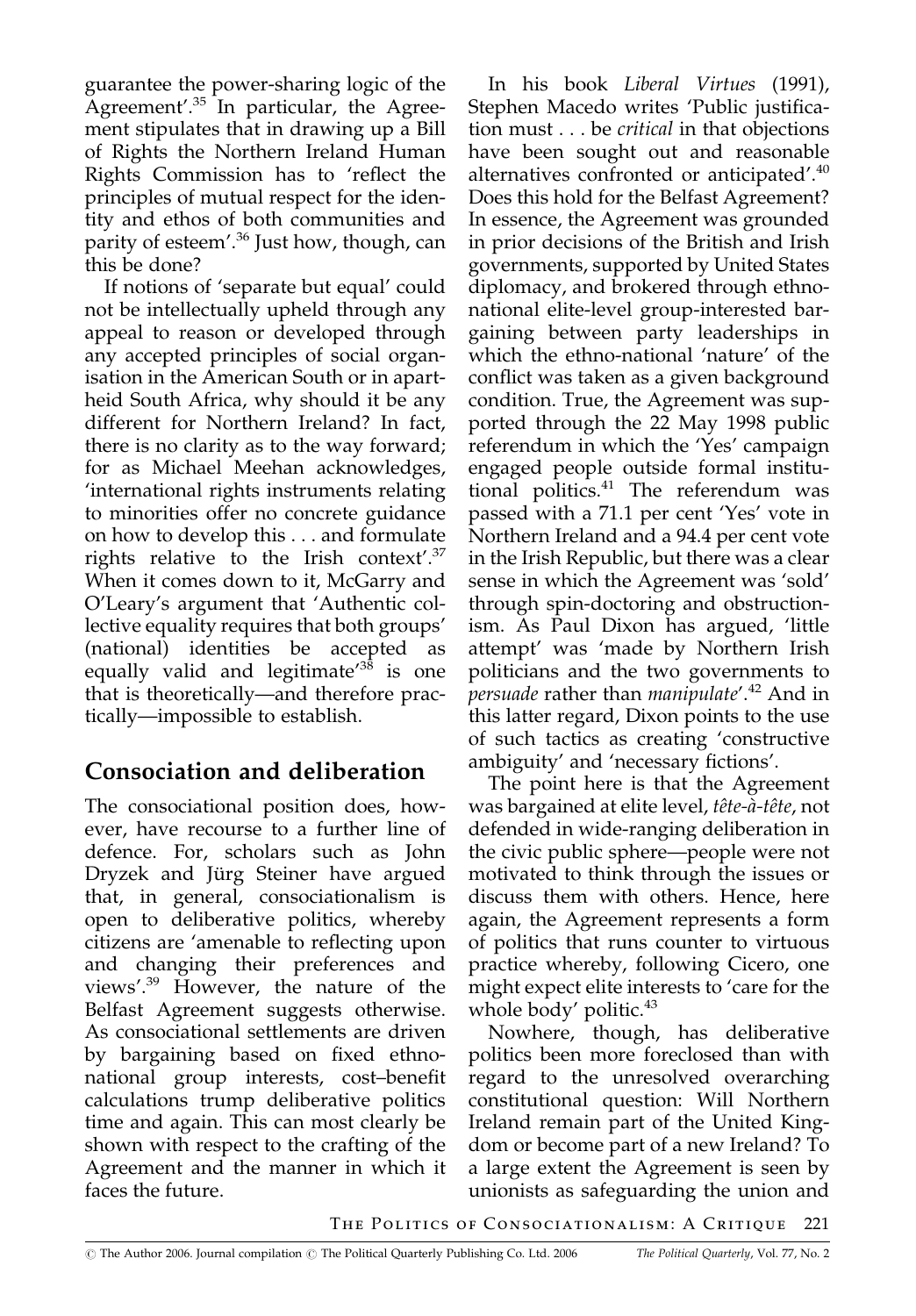by nationalists as signalling a united Ireland—a state of affairs that results in the present remaining inherently conflictual as it feeds uncertainty and anxiety about the future. The Agreement makes provision for a poll for the people of Northern Ireland to determine by simple majoritarianism whether Britain or the Irish Republic holds ultimate sovereignty over Northern Ireland.<sup>44</sup> By proposing, however, 'to settle the dispute over democratic sovereignty by means of the principle of majority decision', the Agreement postpones the question and reverts 'to the problematic principle which provoked the original crisis in Northern Ireland'.<sup>45</sup>

The standpoint of the Agreement rests on the grounds that there are irreconcilable claims at stake here, but the counter point is that this has not been incontrovertibly established. Rather than adhere to the majority principle, it can be maintained that a common citizenship agenda be sought through democratic deliberation, that democratic deliberation 'is best suited to those decisions which are important, or otherwise intractable, or both'.<sup>46</sup> Besides, why should the constitutional question be so starkly posed as a single-choice option divorced from wider transformative trends?—especially when increasing global interconnectedness (economically, culturally and politically) has resulted in a declining significance of national sovereignty and state borders, and led Britain and Ireland to become two of the world's most globalised countries.<sup>47</sup> As Seyla Benhabib argues, 'territoriality is fast becoming an anachronistic delimitation of material functions and cultural identities'.<sup>48</sup> There has been a dispersal of power to subnational, transnational and global levels such that beneath and beyond the level of formal institutionalised politics attached to the state, issues of governance and civil society have assumed new import.

Indeed, in Northern Ireland, more and more the importance and capacity of central government involvement is being put into question, with governance becoming multilevel and multiform.<sup>49</sup> Under the sway of Third Way social policies and special European Union programmes (supported through the Peace Fund), governance has increasingly become tied to the active participation of voluntary and community organisations, and ideas of 'joined-up' government and partnership structures have proliferated—notably involving Belfast City Council and district partnerships that pursue social inclusion projects.<sup>50</sup> Today, the Northern Ireland Council for Voluntary Action has over 5,000 organisations on their database (with total assets exceeding £750 million) and it is estimated that 'three out of every five adults in Northern Ireland have an association with some form of voluntary or community organization'.<sup>51</sup> And yet, here, the potential for civil society to advance democracy—through, for example, promoting social integration or encouraging active civic involvement-has again not been well served by the Belfast Agreement. If anything, the post-Agreement period has witnessed the depoliticisation of civil society—as the fate of the Civic Forum well illustrates.

The Belfast Agreement incorporated a 60-member Civic Forum, with significant voluntary and community sector membership, to 'act as a consultative mechanism on social, economic and cultural issues', $52$  but rather than—as hoped promote deliberative politics,<sup>53</sup> it has lacked influence. This is true in a number of important respects: the composition of the Civic Forum is beholden to powers held by the First and Deputy First Ministers; it has struggled over how to position itself 'between the legislative Assembly and society in general';<sup>54</sup> it is guided by a chair that sees the Civic Forum as being 'in politics but not of politics',<sup>55</sup> and it has been sidelined by suspicious and hostile power-brokers (especially 'hardliners') in the Assembly and civil service.<sup>56</sup> In sum, the Civic Forum is widely seen to have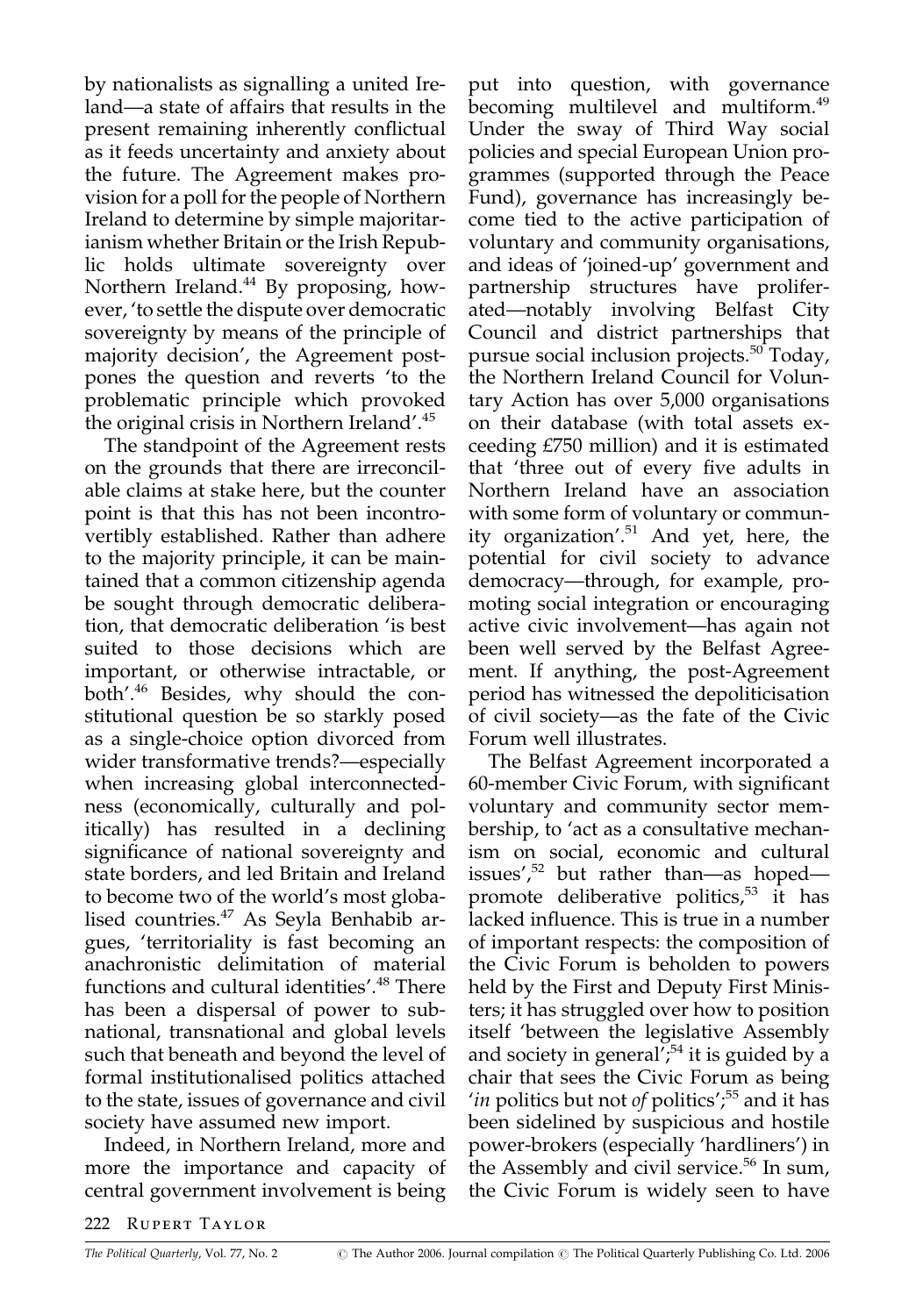failed, having come to constitute a space which civil society does 'not control'.<sup>57</sup>

consociationalism Altogether then, proves hostile to deliberative politics: the constitutional question has been postponed and civil society has been depoliticised. In such ways, the Agreement turns its back on, rather than faces, the future. If, following Benjamin Barber's argument in Strong Democracy  $(1984)$ , politics 'is the art of inventing a common destiny for women and men in conflict',<sup>58</sup> the Agreement has little to commend it. The Agreement has hardly encouraged the kind of virtuous citizenship propounded by such political theorists as Nicolo Machiavelli and James Harrington.<sup>59</sup> Consociational politics has worked to systematically close down the space for people to question conventional understandings, to collectively think through the issues, and extend political imaginings.

# Conclusion

As made evident from the above critique, the Agreement, as a consociational settlement, is hardly 'the product of an imaginative consensus of the citizen's autonomous wills<sup>60</sup>-but why should this not be the standard by which the future of Northern Ireland be justified? Particularly when, in terms of political theory, the premises of the Agreement are not justified. To view the conflict as being in 'the nature of things' driven by irreconcilable ethno-national group interest is presumptive, inscriptive and far from progressive.<sup>61</sup> Surely, the social world is created and constructed by the debates that we have about it-it is not simply tied to the 'nature of things'. Already, there is an increasing disengagement from, and decreasing respect for, consociational politics, with around 35 per cent of people in Northern Ireland claiming to be 'neither unionist nor nationalist'.<sup>62</sup> Moreover, there are clear signs of deliberation amongst 'hardliners', with a 'new loyalism' concerned to 'create real alignment in politics on economic and social issues',<sup>63</sup> and a new respect within republicanism towards legalism and inclusive dialogue.<sup>64</sup>

A turn away from consociational politics towards a deliberative approach to politics would, it can be argued, do much to 'broaden perspectives, promote toleration and understanding between groups, and generally encourage a public-spirited attitude'.<sup>65</sup> For crucially, as Dryzek argues, 'there are mechanisms endogenous to deliberation which promote the expression of interests in public interest terms'.<sup>66</sup> To this end, political will would best be redirected to the pursuit of such initiatives as deliberative opinion polling, citizens' panels and juries, public issue forums, and multi-option electronic referendums.<sup>67</sup>

Most substantively, it follows that the Belfast Agreement be succeeded by some form of National Issues Convention or 'Deliberation Day'. As proposed by Bruce Ackerman and James Fishkin in the context of American presidential elections, a 'Deliberation Day' would constitute a civic holiday on which people meet in a series of small and large group sessions to engage in deliberative debate on matters of pressing concern.<sup>68</sup> In the Northern Ireland context, such an initiative could be held, with the support of philanthropic foundations prepared to engage in creative philanthropy,<sup>69</sup> to enable citizens to forge a common destiny and to creatively consider the political design for a constitutional convention, at which—as with the creation of the American Republic in Philadelphia in 1787-elected delegates would meet face to face to determine the future form of government.<sup>70</sup> After almost forty years of conflict it is perhaps about time to encourage all citizens to freely deliberate, to generalise outside the frame of maximising ethnonational group bargaining, and to ask the question: 'What is good for the political future of us all?'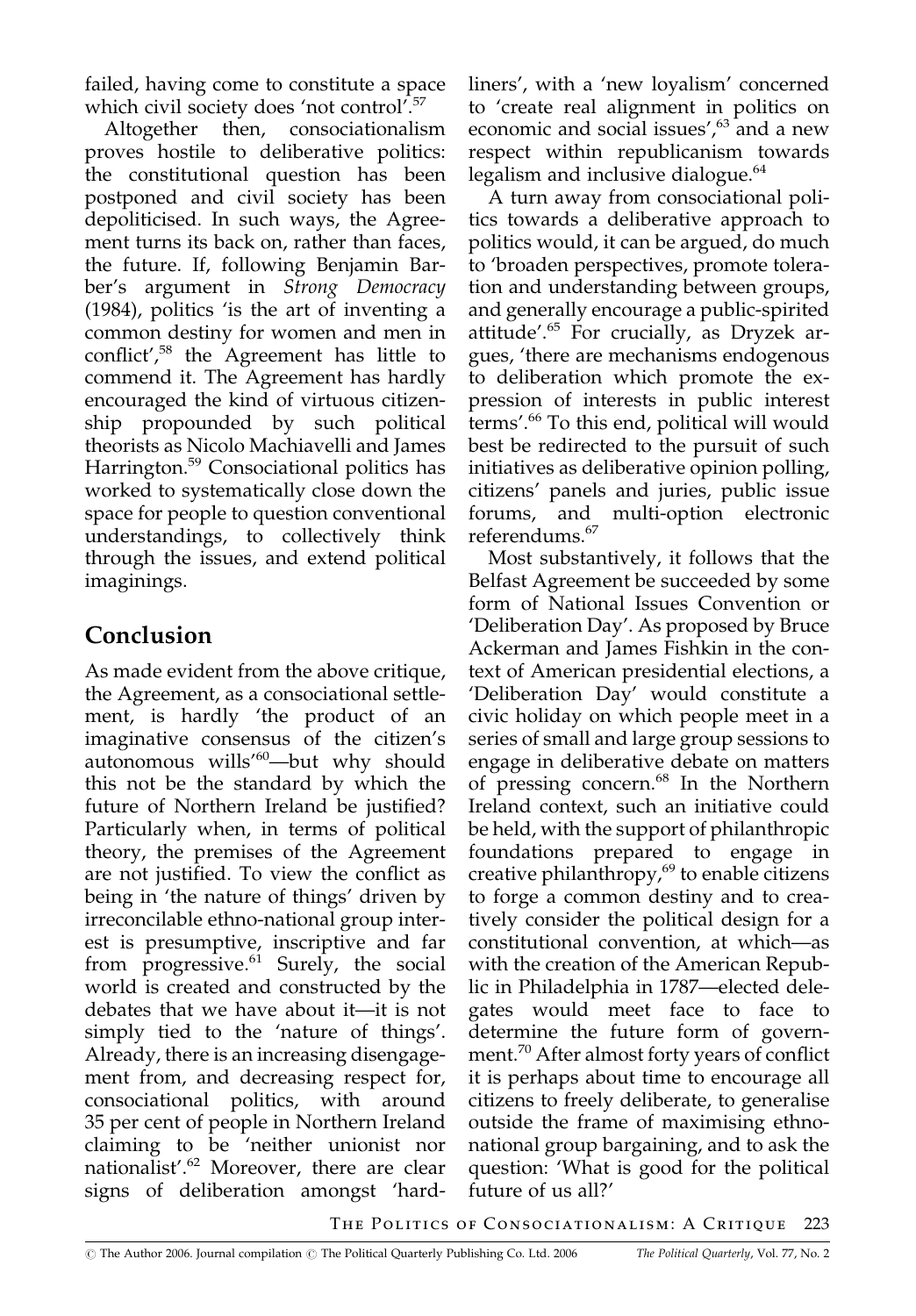#### **Notes**

This paper was first presented at the Seventh Mediterranean Social and Political Research Meeting, Florence and Montecatini Terme, Italy, 22-26 March 2006, organised by the Mediterranean Programme of the Robert Schuman Centre for Advanced Studies at the European University Institute.

- 1 Adrian Guelke, 'Civil society and the Northern Ireland peace process', Voluntas, vol. 14, no. 1, 2003, pp. 61-78; Rudy B. Andeweg, 'Consociational democracy', Annual Review of Political Science, vol. 3, 2000, p. 531.
- 2 See, in particular, Arend Lijphart, 'Consociation: The model and its application in divided societies', in Desmond Rea, ed., Political Co-Operation in Divided Societies: A Series of Papers Relevant to the Conflict in Northern Ireland, Dublin, Gill and McMillan, 1982, pp. 166-86; and John McGarry and Brendan O'Leary, The Northern Ireland Conflict: Consociational Engagements, Oxford, Oxford University Press, 2004.
- 3 John Whyte, Interpreting Northern Ireland, Oxford, Clarendon Press, 1990, p. 244; Bernadette C. Hayes and Ian McAllister, 'Ethnonationalism, public opinion and the Good Friday Agreement', in Joseph Ruane and Jennifer Todd, eds, After the Good Friday Agreement: Analysing Political Change in Northern Ireland, Dublin, University College Dublin Press, 1999, p. 35.
- 4 Arend Lijphart, Democracy in Plural Societies: A Comparative Exploration, New Haven, Yale University Press, 1977.
- 5 John McGarry and Brendan O'Leary, Explaining Northern Ireland: Broken Images, Oxford, Blackwell, 1995, p. 286.
- 6 The Belfast Agreement: An Agreement Reached at the Multi-Party Talks on Northern Ireland, April 1998, Strand One, para. 6 (Cm 3883, available online).
- 7 Ibid., para. 5(d).
- 8 Ibid., para. 16.
- 9 Ibid., para. 5(b)(e).
- 10 Patrick Wagner, 'Northern Ireland after the Good Friday Agreement: On the way to peace or conflict perpetuated?', Global Research & Information Network (www.grin.info), 2004, p. 19.
- 11 Arend Lijphart, Power-Sharing in South Africa, Berkeley, University of California Press, 1985, p. 112.
- 12 John McGarry and Brendan O'Leary, 'Consociational theory, Northern Ireland's conflict, and its Agreement. Part 2: What critics of consociation can learn from Northern Ireland', Government and Opposition, vol. 41, no. 2, 2006, p. 277; John McGarry and Brendan O'Leary, 'Stabilising Northern Ireland's Agreement', The Political Quarterly, vol. 75, no. 3, 2004, pp. 213-25.
- 13 Stefan Wolff, 'Conclusion: The peace process since 1998', in Jörg Neuheiser and Stefan Wolff, eds, Peace at Last? The Impact of the Good Friday Agreement on Northern Ireland, New York, Berghahn Books, 2003, pp. 205-32.
- 14 John Morison, 'Democracy, governance and governmentality: Civic public space and constitutional renewal in Northern Ireland', Oxford Journal of Legal Studies, vol. 21, no. 2, 2001, p. 292.
- 15 David Gordon, 'Dormant Stormont: Public foots £9m bill for idle Assembly', Belfast Telegraph, 26 August 2005.
- 16 Ian O'Flynn, 'The problem of recognising individual and national identities: A liberal critique of the Belfast Agreement', Critical Review of International Social and Political Philosophy, vol. 6, no. 3, 2003, p. 144.
- 17 Jocelyn A. J. Evans and Jonathan Tonge, 'The future of the "radical centre" in Northern Ireland after the Good Friday Agreement', Political Studies, vol. 51, no. 1, 2003, p. 27.
- 18 Alban Maginness, 'Redefining northern nationalism', in John Coakley, ed., Changing Shades of Orange and Green: Redefining the Union and the Nation in Contemporary *Ireland, Dublin, University College Dublin* Press, 2002, p. 37.
- 19 Ibid.
- 20 Robert McCartney, 'Power shift that suits the Sinn Fein agenda', Belfast Telegraph, 27 September 2004.
- 21 Maginness, 'Redefining northern nationalism', p. 37.
- 22 Benjamin Reilly, Democracy in Divided Societies: Electoral Engineering for Conflict Management, Cambridge, Cambridge University Press, 2001, pp. 134–41.

224 RUPERT TAYLOR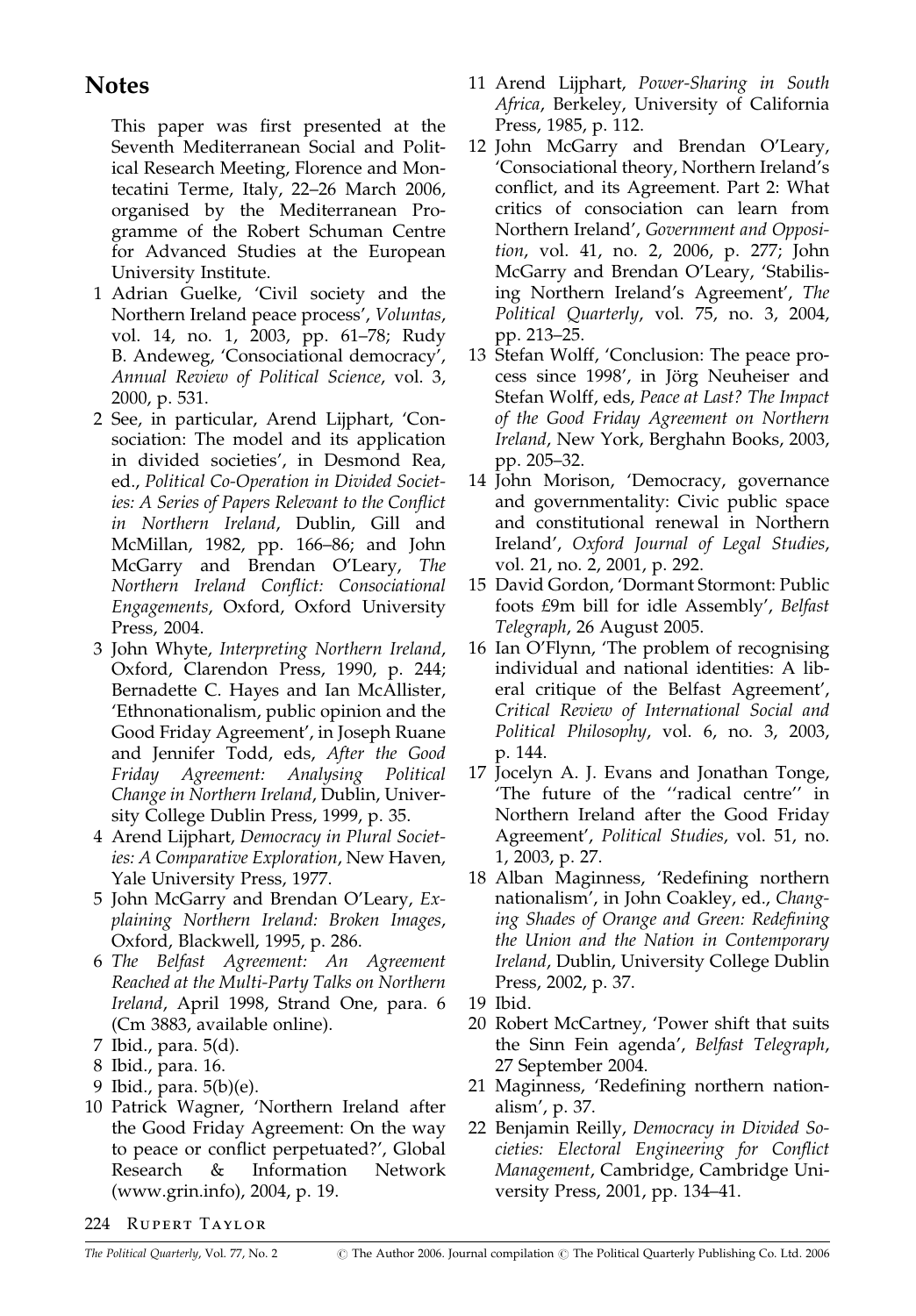- 23 Geoffrey Evans and Brendan O'Leary, 'Northern Irish voters and the British-Irish Agreement: Foundations of a stable consociational settlement?', The Political Quarterly, vol. 71, no. 1, 2000, pp. 78–101.
- 24 William A. Hazleton, 'Suspended vote: The 2003 Northern Ireland Assembly election', The Political Quarterly, vol. 75, no. 3, 2004, p. 229.
- 25 Sydney Elliott, 'Northern vote sees over 80 per cent of transfers stay within main parties', Irish Times, 1 December 2003.
- 26 Hazleton, 'Suspended vote', p. 232.
- 27 Consider Arthur Aughey, The Politics of Northern Ireland: Beyond the Belfast Agreement, London, Routledge, 2005.
- 28 Alain Touraine, What is Democracy? Boulder, Colorado, Westview Press, 1997, p. 67.
- 29 Brendan O'Leary, 'Debating consociational politics: Normative and explanatory arguments', in Sid Noel, ed., From Power Sharing to Democracy, Montreal and Kingston, McGill-Queen's University Press, 2005, pp. 3-43.
- 30 Brendan O'Leary, 'The protection of human rights under the Belfast Agreement', The Political Quarterly, vol. 72, no. 3, 2001, p. 354.
- 31 Ibid., p. 353.
- 32 Consider Brian Barry, Culture and Equality: An Egalitarian Critique of Multiculturalism, Cambridge, Polity, 2001.
- 33 Katy Hayward and Claire Mitchell, 'Discourses of equality in post-Agreement Northern Ireland', Comparative Politics, vol. 9, no. 3, 2003, p. 296.
- 34 Consider, Seyla Benhabib, The Claims of Culture: Equality and Diversity in the Global Era, Princeton, New Jersey, Princeton University Press, 2002.
- 35 O'Leary, 'The protection of human rights under the Belfast Agreement', p. 355.
- 36 The Belfast Agreement, Rights, Safeguards, and Equality of Opportunity, para. 4.
- 37 Michael Meehan, Towards a Northern Ireland Bill of Rights,' Liverpool Law Review, vol. 23, no. 1, 2001, p. 46.
- 38 McGarry and O'Leary, The Northern Ireland Conflict, p. 189.
- 39 John S. Dryzek, Deliberative Democracy and Beyond: Liberals, Critics, Contestations, Oxford, Oxford University Press, 2000, p. 170; Jürg Steiner, André Bächtiger,

Markus Spörndli, and Marco R. Steenbergen, Deliberative Politics in Action: Analysing Parliamentary Discourse, Cambridge, Cambridge University Press, 2004.

- 40 Stephen Macedo, Liberal Virtues: Citizenship, Virtue, and Community in Liberal Constitutionalism, Oxford, Clarendon Press, 1991, p. 46.
- 41 Colin Irwin, The People's Peace Process in Northern Ireland, London, Palgrave, 2002.
- 42 Paul Dixon, 'Political skills or lying and manipulation? The choreography of the Northern Ireland peace process', Political Studies, vol. 50, no. 4, 2002, p. 739.
- 43 Cicero, On Duties, Cambridge, Cambridge University Press, 1991, p. 33.
- 44 The Belfast Agreement, Constitutional Issues.
- 45 Richard Bourke, Peace in Ireland: The War of Ideas, London, Pimlico, 2003, p. 3.
- 46 Dryzek, Deliberative Democracy and Beyond, p. 174.
- 47 Foreign Policy Globalization Index for 2003 (available online).
- 48 Benhabib, The Claims of Culture, p. 180.
- 49 Morison, 'Democracy, governance and governmentality', p. 300.
- 50 Colin Knox and Pádraic Quirk, Peace Building in Northern Ireland, Israel and South Africa, Basingstoke, Macmillan, 2000, chapter 3.
- 51 Northern Ireland Council for Voluntary Action, State of the Sector III: Northern Ireland Voluntary and Community Sector Almanac, Belfast, 2002.
- 52 The Belfast Agreement, Strand One, para. 34.
- 53 Cathal McCall and Arthur Williamson, 'Governance and democracy in Northern Ireland: The role of the voluntary and community sector after the Agreement', Governance, vol. 14, no. 3, 2001, p. 369.
- 54 Vikki Bell, 'In pursuit of civic participation: The early experiences of the Northern Ireland Civic Forum, 2000-2002', Political Studies, vol. 52, no. 3, 2004, p. 570.
- 55 Ibid., p. 574.
- 56 McCall and Williamson, 'Governance and democracy in Northern Ireland', p. 378.
- 57 Christopher Farrington, 'Models of civil society and their implications for the Northern Ireland peace process', School of Politics and International Studies, Queen's University Belfast, 2004, p. 6.